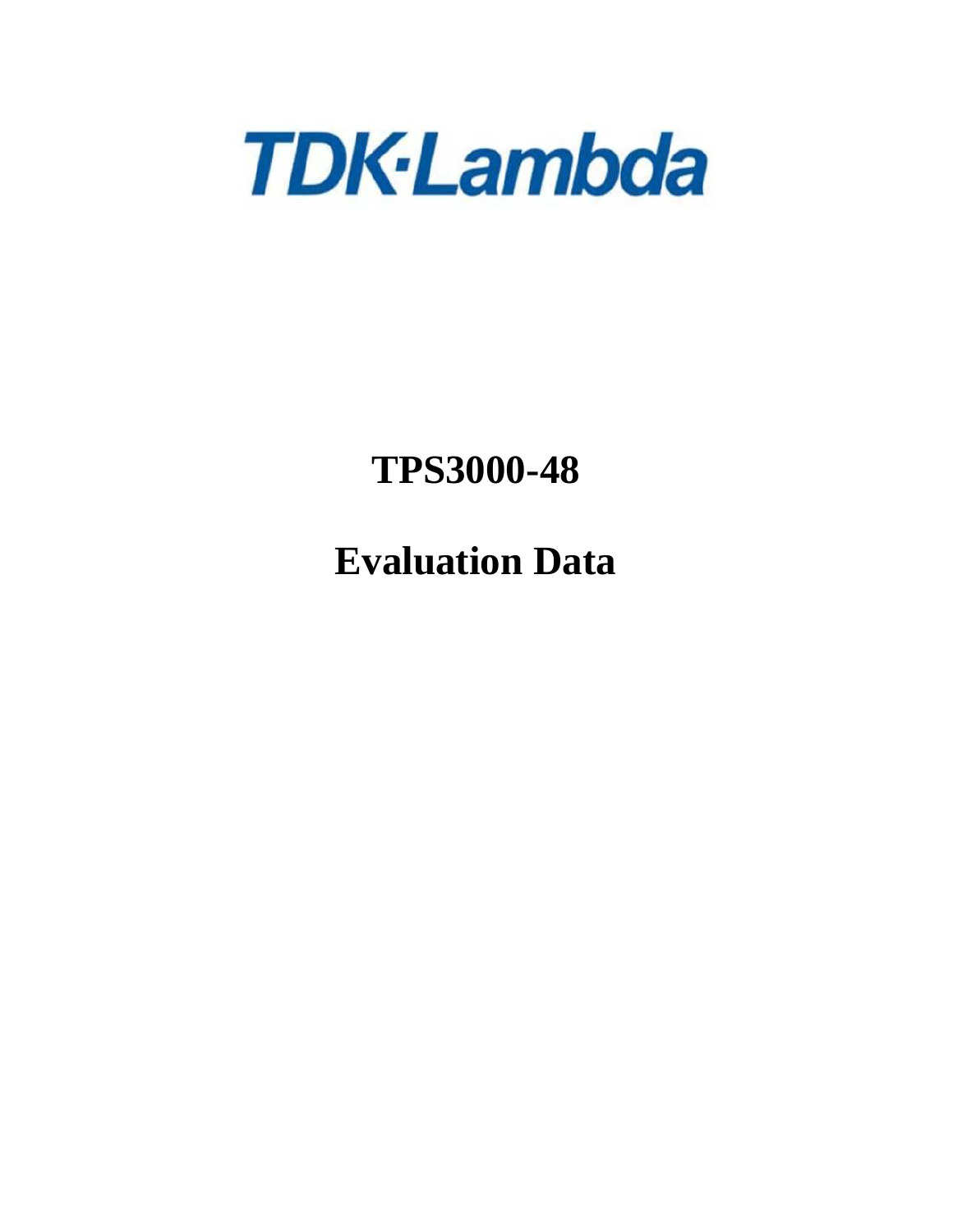# **INDEX**

# **TERMINOLOGY USED**

- $\bullet$  Vout = Output Voltage
- $\bullet$  Iout = Output Current
- $\bullet$  Vin = Input Voltage
- $\bullet$  Iin = Input Current
- $\bullet$  Ilim = Current Limit
- $\bullet$  Ta = Ambient Temperature
- OVP = Over-voltage protection
- $\bullet$  OCP Over-current protection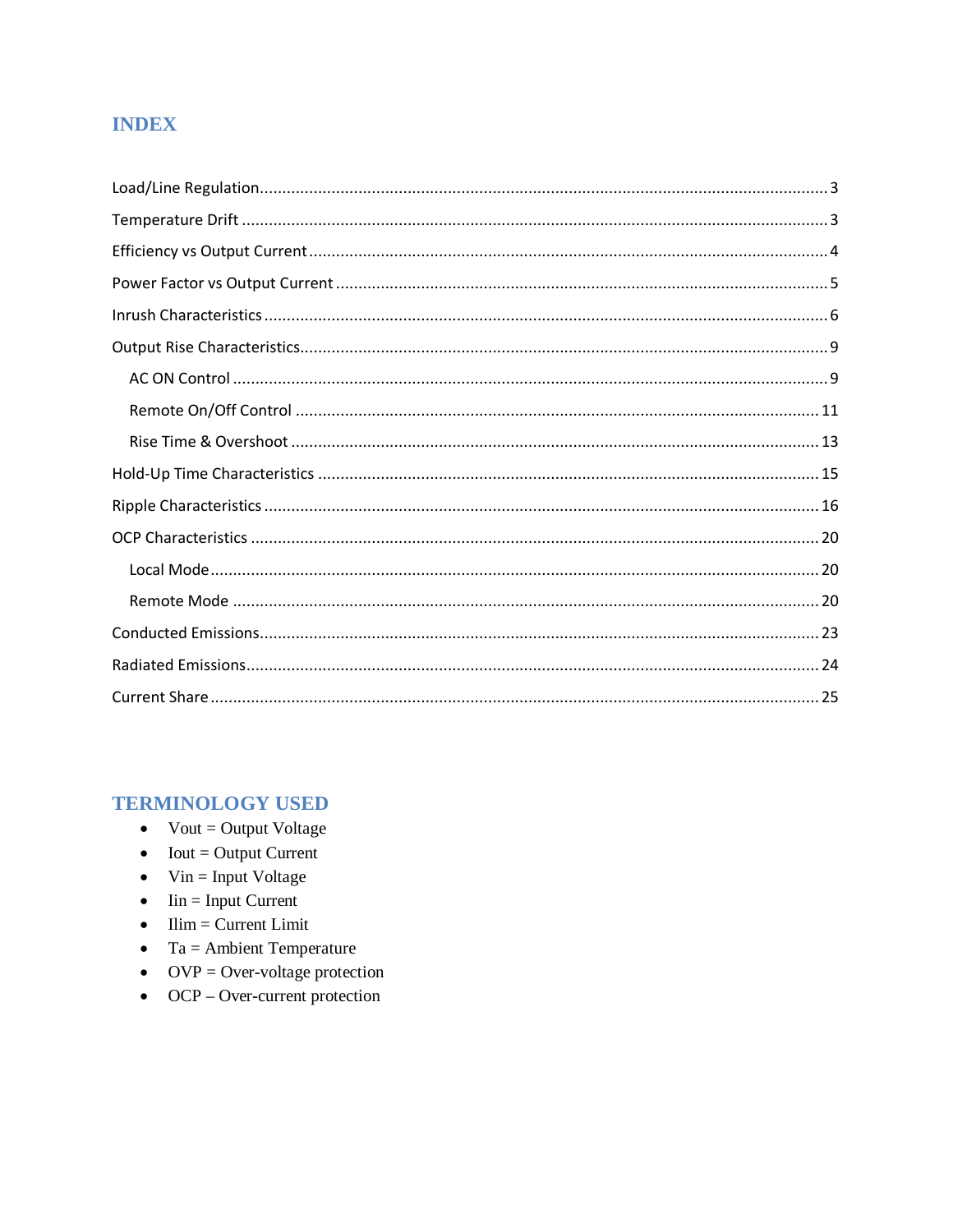## **Load/Line Regulation**

Vout =  $48$ Vdc, 100% load =  $63$ A, Ta =  $25$ <sup>o</sup>C

| Iout\Vin   | 350VAC  | 400VAC  | 480VAC  | 528VAC  |       | Line Regulation |
|------------|---------|---------|---------|---------|-------|-----------------|
| 0% Load    | 48.014  | 48.058  | 48.005  | 48.021  | 0.053 | 0.1104%         |
| 25% Load   | 48.022  | 48.021  | 48.022  | 48.022  | 0.001 | 0.0021%         |
| 50% Load   | 48.018  | 48.021  | 48.02   | 48.021  | 0.003 | 0.0063%         |
| 75% Load   | 48.019  | 48.018  | 48.018  | 48.018  | 0.001 | 0.0021%         |
| 100%       |         |         |         |         |       |                 |
| Load       | 48.016  | 48.017  | 48.018  | 48.018  | 0.002 | 0.0042%         |
| Load       | 0.008   | 0.041   | 0.017   | 0.004   |       |                 |
| Regulation | 0.0167% | 0.0854% | 0.0354% | 0.0083% |       |                 |
|            |         |         |         |         |       |                 |

Vout measured across output bus bars. Remote sense connected to bus bars.

### **Temperature Drift**

Vout  $=48$ Vdc, 100% load  $= 63$ A

|     |      | Vout $\omega$ - | Vout @         | Vout $@$       | Vout     | Overall<br>Temperature<br>Coefficient |
|-----|------|-----------------|----------------|----------------|----------|---------------------------------------|
| Vin | Iout | $10^{\circ}$ C  | $25^{\circ}$ C | $50^{\circ}$ C | Delta    | (ppm)                                 |
| 400 | 100% | 48.103284       | 48.040767      | 47.946174      | 0.15711  | 54.55208333                           |
| 480 | 100% | 48.044362       | 47.969154      | 47.951919      | 0.092443 | 32.09826389                           |
| 400 | 0%   | 48.110689       | 47.987433      | 47.983386      | 0.127303 | 44.20243056                           |
| 480 | 0%   | 48.110819       | 47.987433      | 47.988217      | 0.122602 | 42.57013889                           |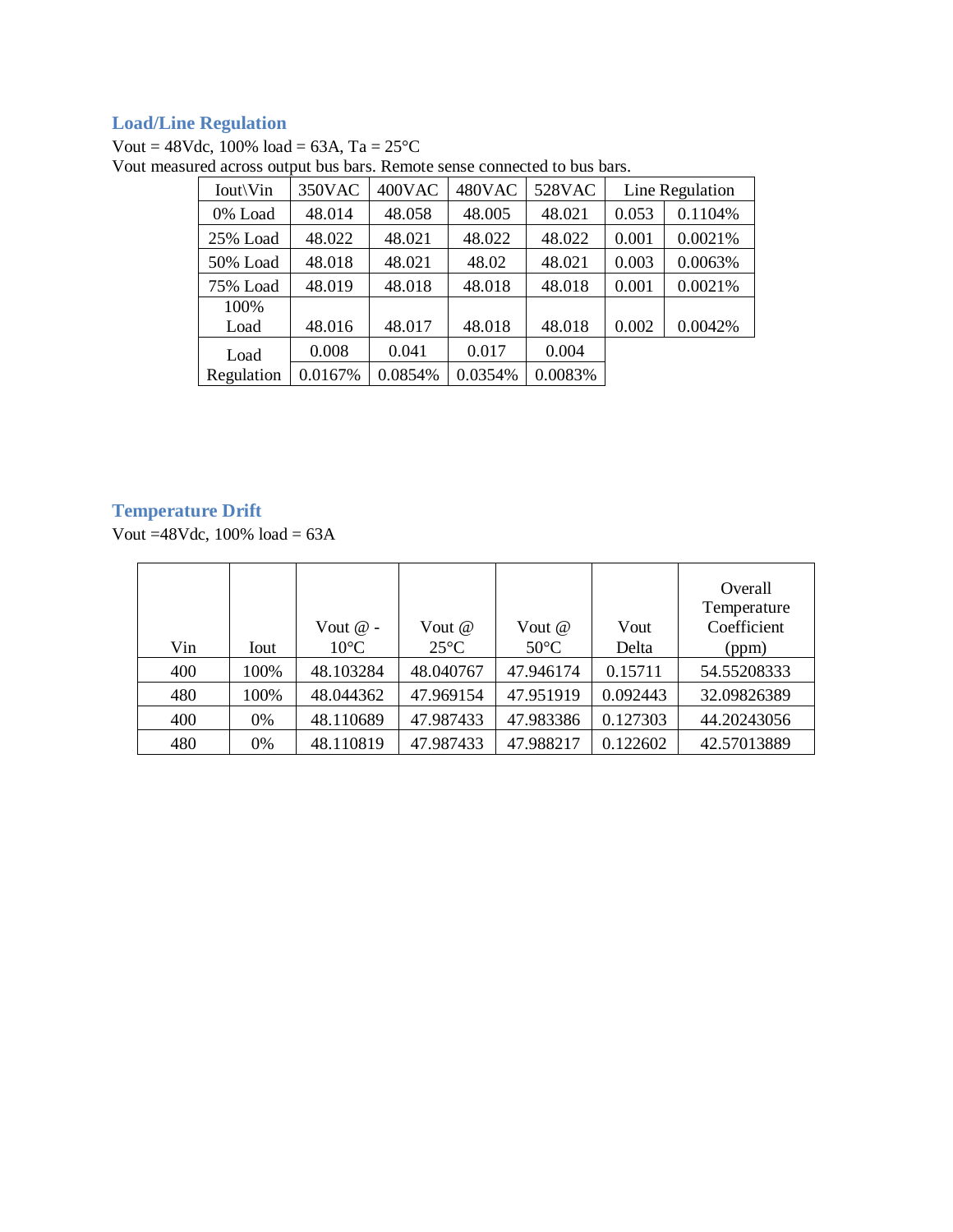# **Efficiency vs Output Current**

Vout =  $48Vdc$ , 100% Load =  $63A$ , Ta =  $25^{\circ}$ C

|                | 350     |           |         |         |
|----------------|---------|-----------|---------|---------|
| $Iout(\%)/Vin$ | Vac     | $400$ Vac | 480 Vac | 528 Vac |
| 25             | 88.57   | 88.2326   | 87.629  | 87.0545 |
| 50             | 92.0202 | 91.9246   | 91.6554 | 91.3768 |
| 75             | 92.6495 | 92.6994   | 92.5769 | 92.4185 |
| 100            | 92.4355 | 92.5674   | 92.5466 | 92.4445 |

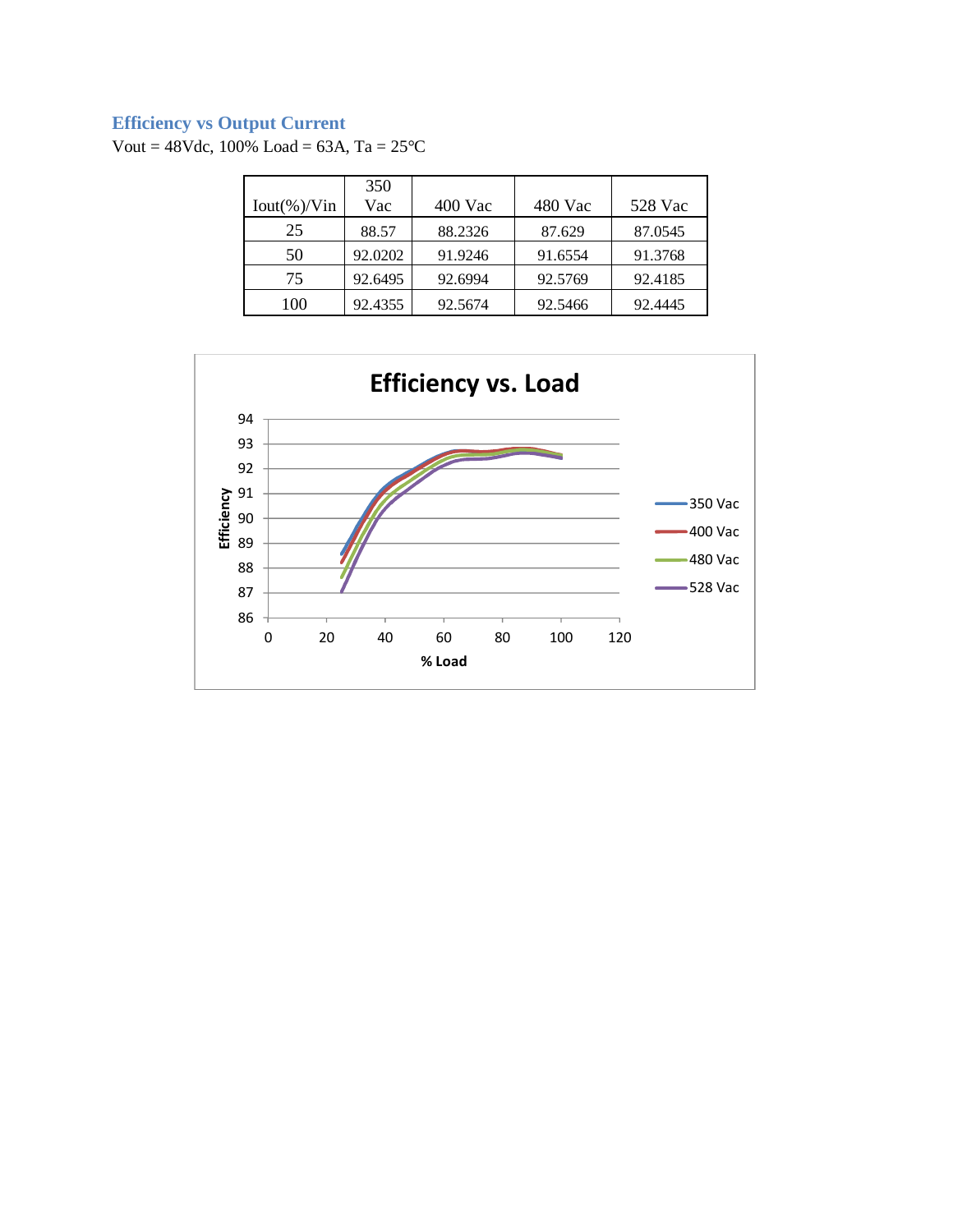# **Power Factor vs Output Current**

Vout =  $48Vdc$ , 100% Load =  $63A$ , Ta =  $25^{\circ}$ C

|                | 350     |           |          |          |
|----------------|---------|-----------|----------|----------|
| $Iout(\%)/Vin$ | Vac     | $400$ Vac | 480 Vac  | 528 Vac  |
| 25             | 0.8745  | 0.834931  | 0.721532 | 0.684546 |
| 50             | 0.91383 | 0.912696  | 0.854738 | 0.817152 |
| 75             | 0.92423 | 0.933292  | 0.909453 | 0.889817 |
| 100            | 0.92695 | 0.94088   | 0.929282 | 0.917533 |

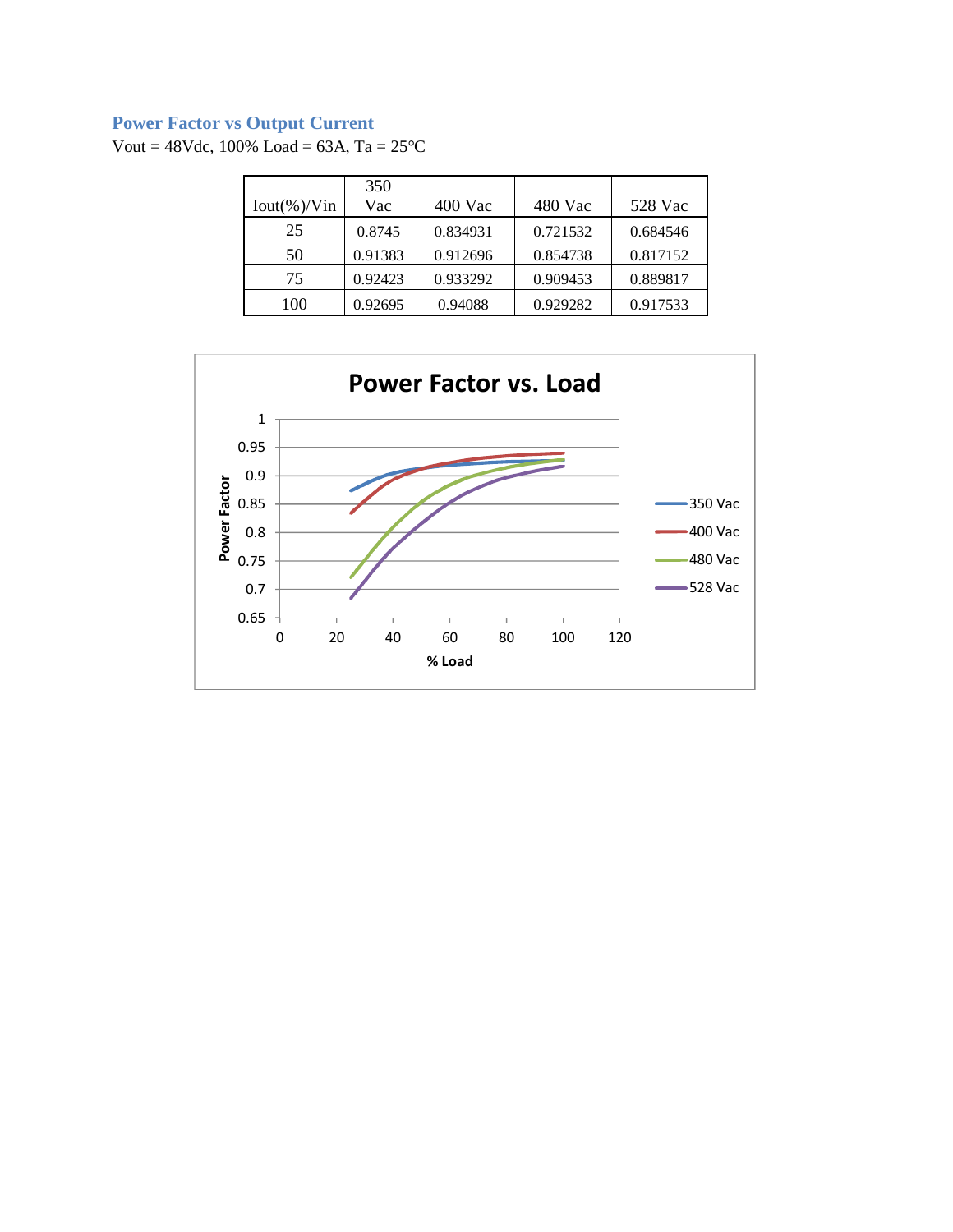#### **Inrush Characteristics**

Inrush Current <15A peak per phase @ 400-480VAC input (excluding initial spike charging capacitors lasting < 2ms)



Vout =48Vdc, Ta= $25^{\circ}$ C, %100 Load = 63A

**Figure 1: Inrush @ 400VAC, 100% Load**



**Figure 2: Inrush @ 400VAC, 100% Load. Initial spike charging capacitors**

Time (Seconds)

CH1 (Blue) – Inrush Current, 1A/DIV CH2 (Red) – Vin, 100V/DIV

 $\mathbf{0}$ 

 $0.018$ 

 $0.02$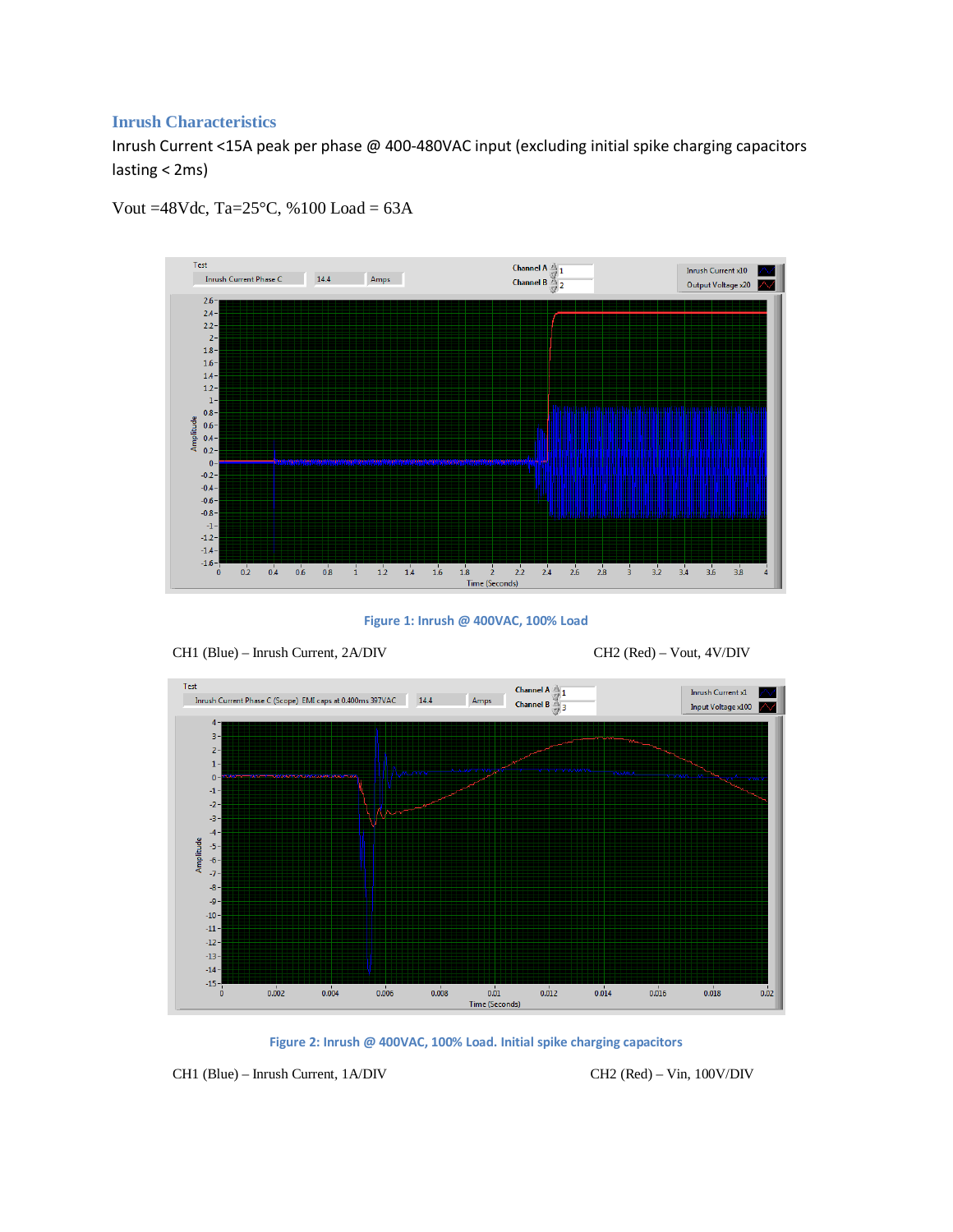

**Figure 3: Inrush @ 400VAC, 100% Load.**

CH1 (Blue) – Inrush Current, 1A/DIV CH2 (Red) – Vout, 5V/DIV





CH1 (Blue) – Inrush Current, 2A/DIV CH2 (Red) – Vout, 4V/DIV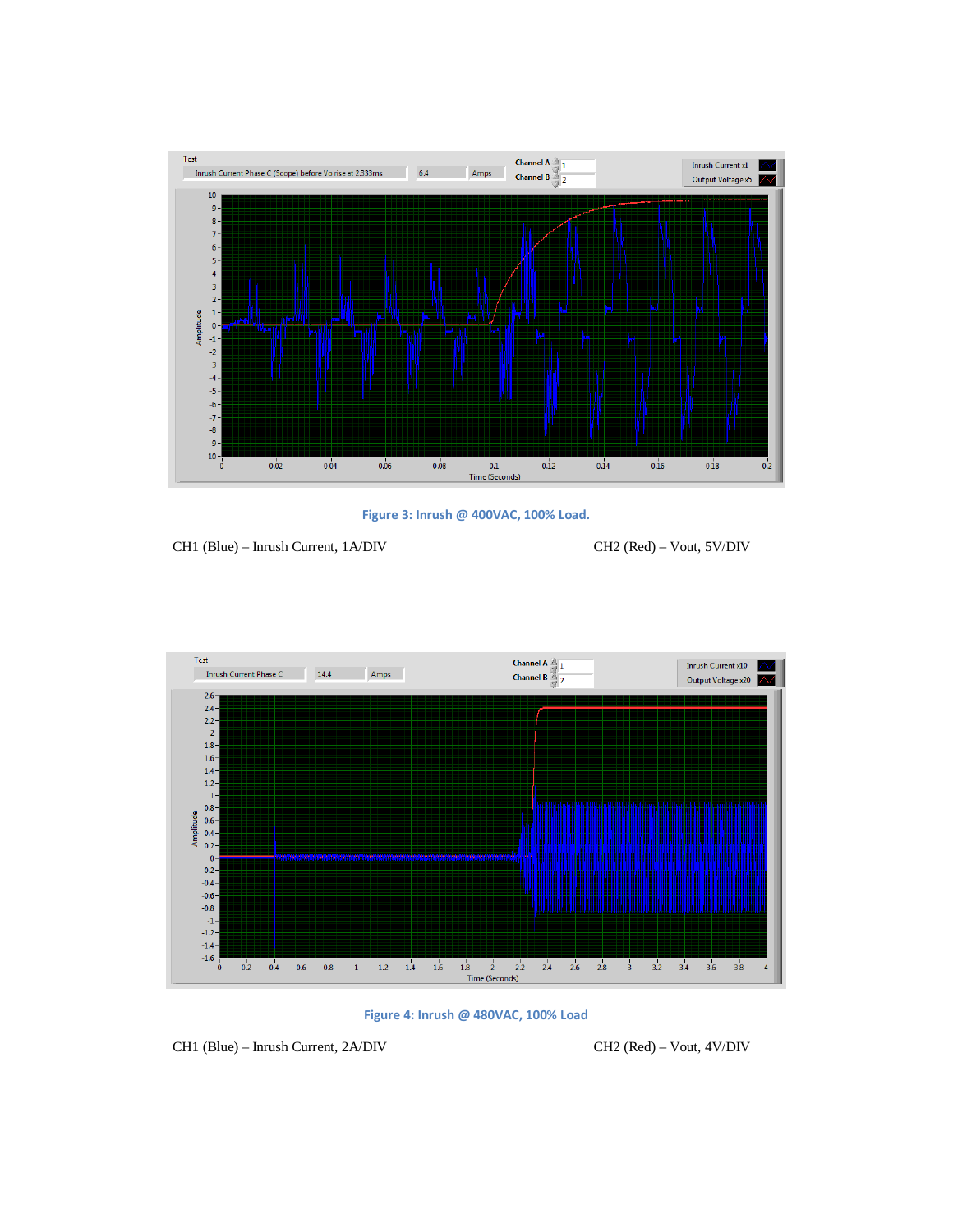

**Figure 5: Inrush @ 480VAC, 100% Load. Initial spike charging capacitors**

CH1 (Blue) – Inrush Current, 1A/DIV CH2 (Red) – Vin, 100V/DIV





CH1 (Blue) – Inrush Current, 2A/DIV

CH2 (Red) – Vout, 10V/DIV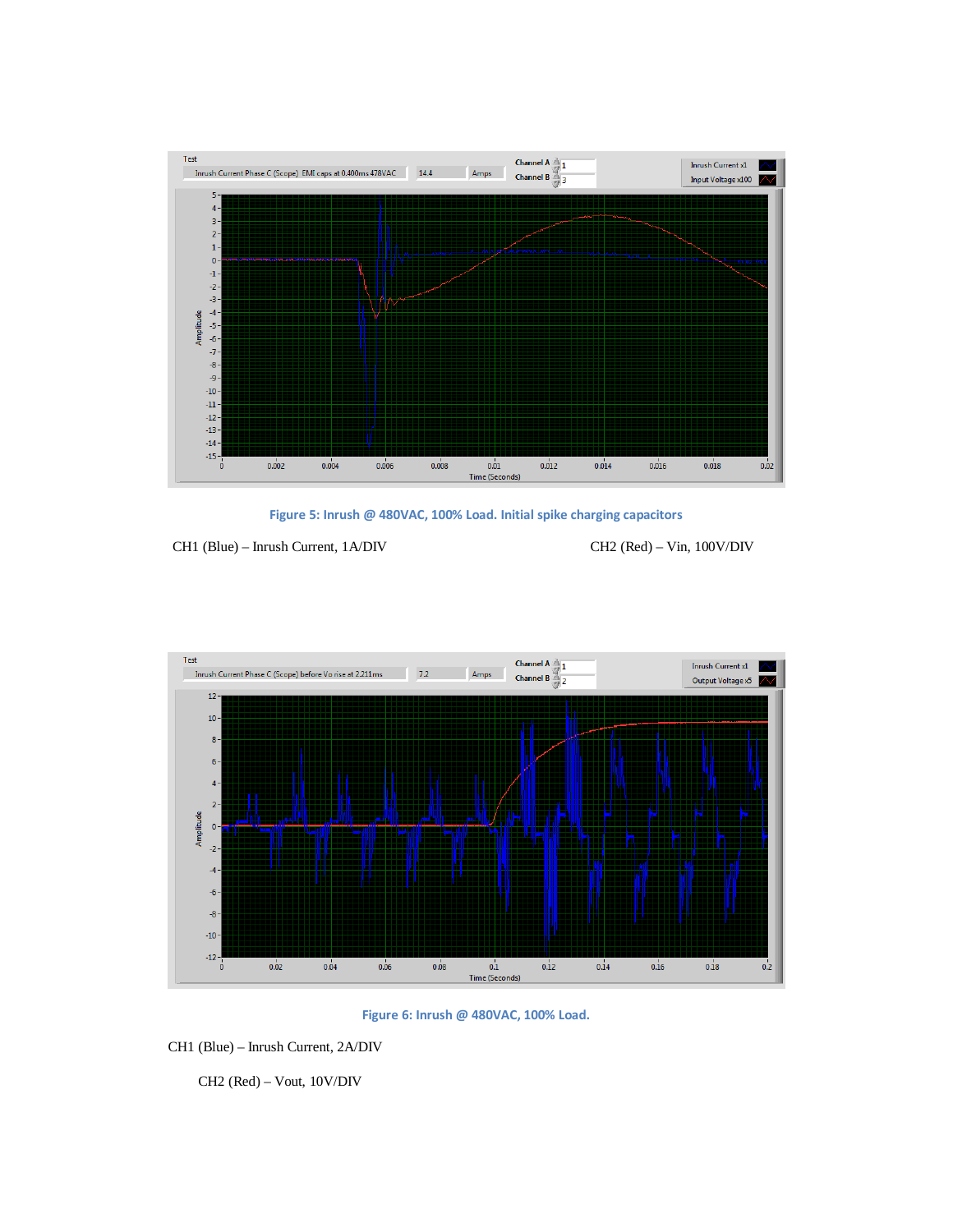#### **Output Rise Characteristics**

Vout =  $48$ Vdc, Ta =  $25$ °C, Iout =  $63$ A



*AC ON Control* - Output Rise time from application of input voltage

**Figure 7: Turn ON Time from Vin = 346VAC**







CH1 (Blue) – Vout, 5V/DIV CH2 (Red) – Vin, 500V/DIV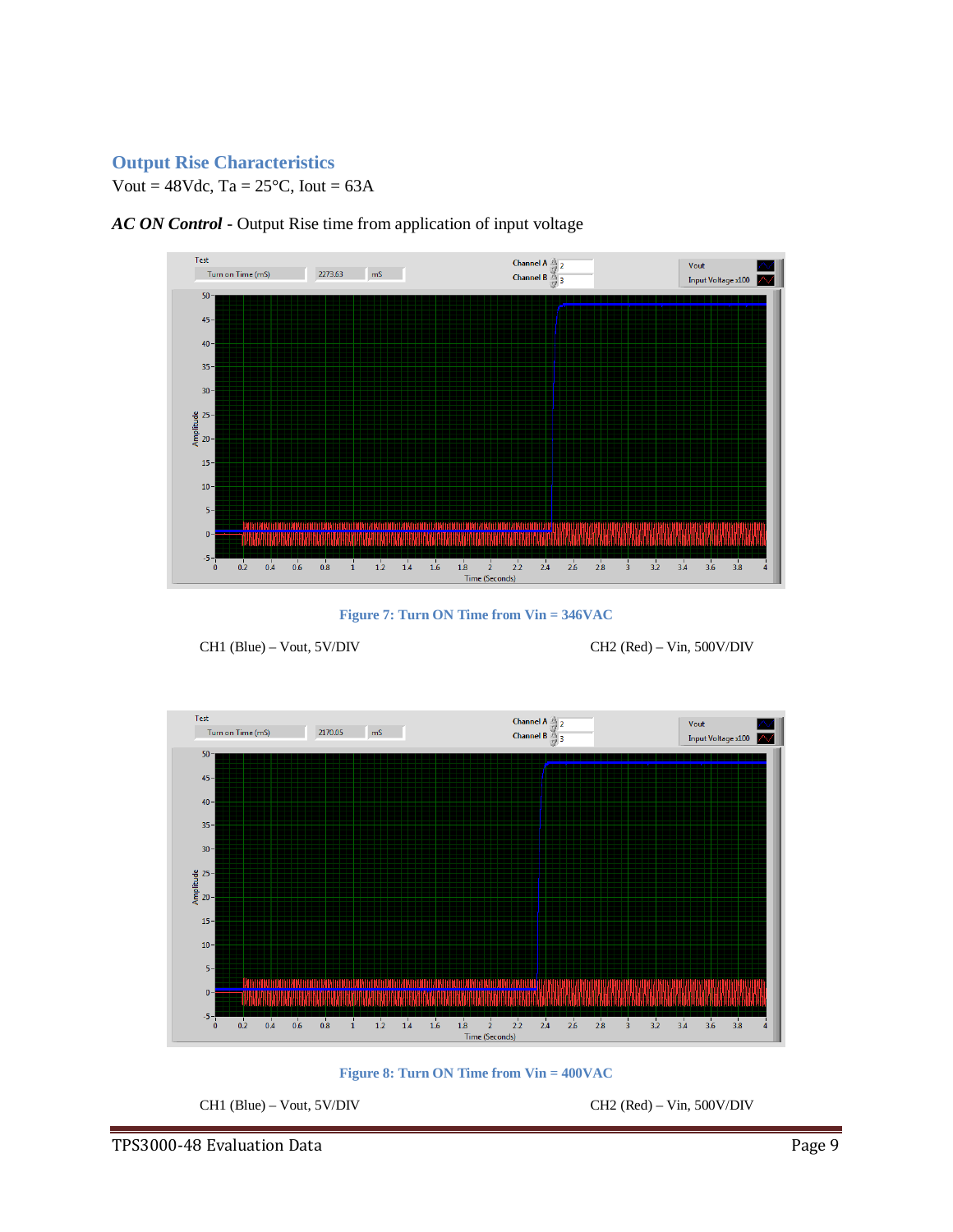

**Figure 9: Turn ON Time from Vin = 480VAC**

CH1 (Blue) – Vout, 5V/DIV CH2 (Red) – Vin, 500V/DIV





CH1 (Blue) – Vout, 5V/DIV CH2 (Red) – Vin, 500V/DIV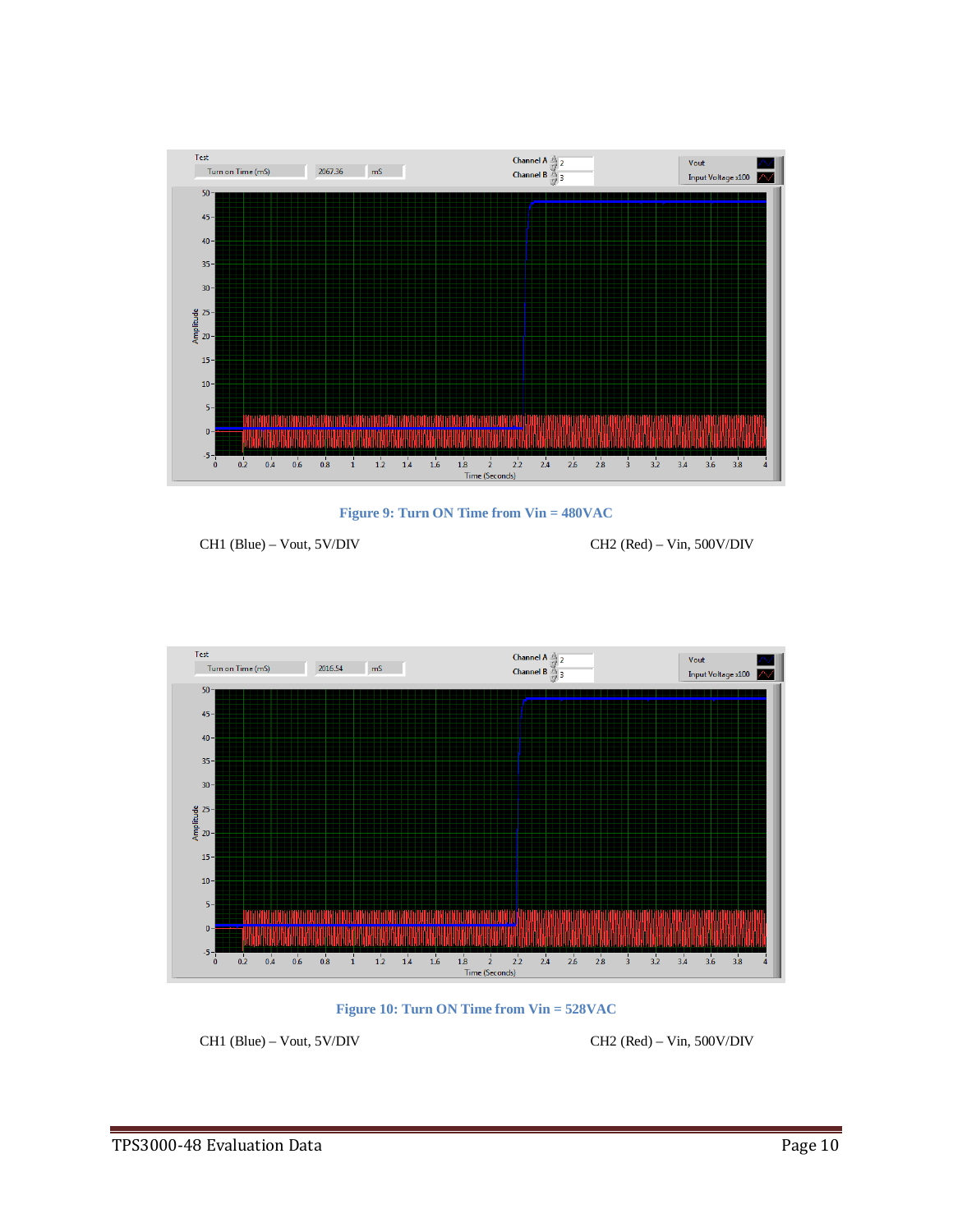*Remote On/Off Control* – TTL voltage level compatible signal connected between pins 14 and 18 of the Signal Connector. With the Output Enable switch in the ON position, a Logic High or Open will enable the output. A Logic Low or Short will disable the output.



**Figure 11: Rise Time from Remote On-Off 346VAC 100% load**

CH1 (Blue) – Enable Signal, 5V/DIV CH2 (Red) – Vin, 2500V/DIV CH3 (Green) – Vout, 5V/DIV



**Figure 12: Rise Time from Remote On-Off 400VAC 100% load**

CH1 (Blue) – Enable Signal, 5V/DIV CH2 (Red) – Vin, 2500V/DIV CH3 (Green) – Vout, 5V/DIV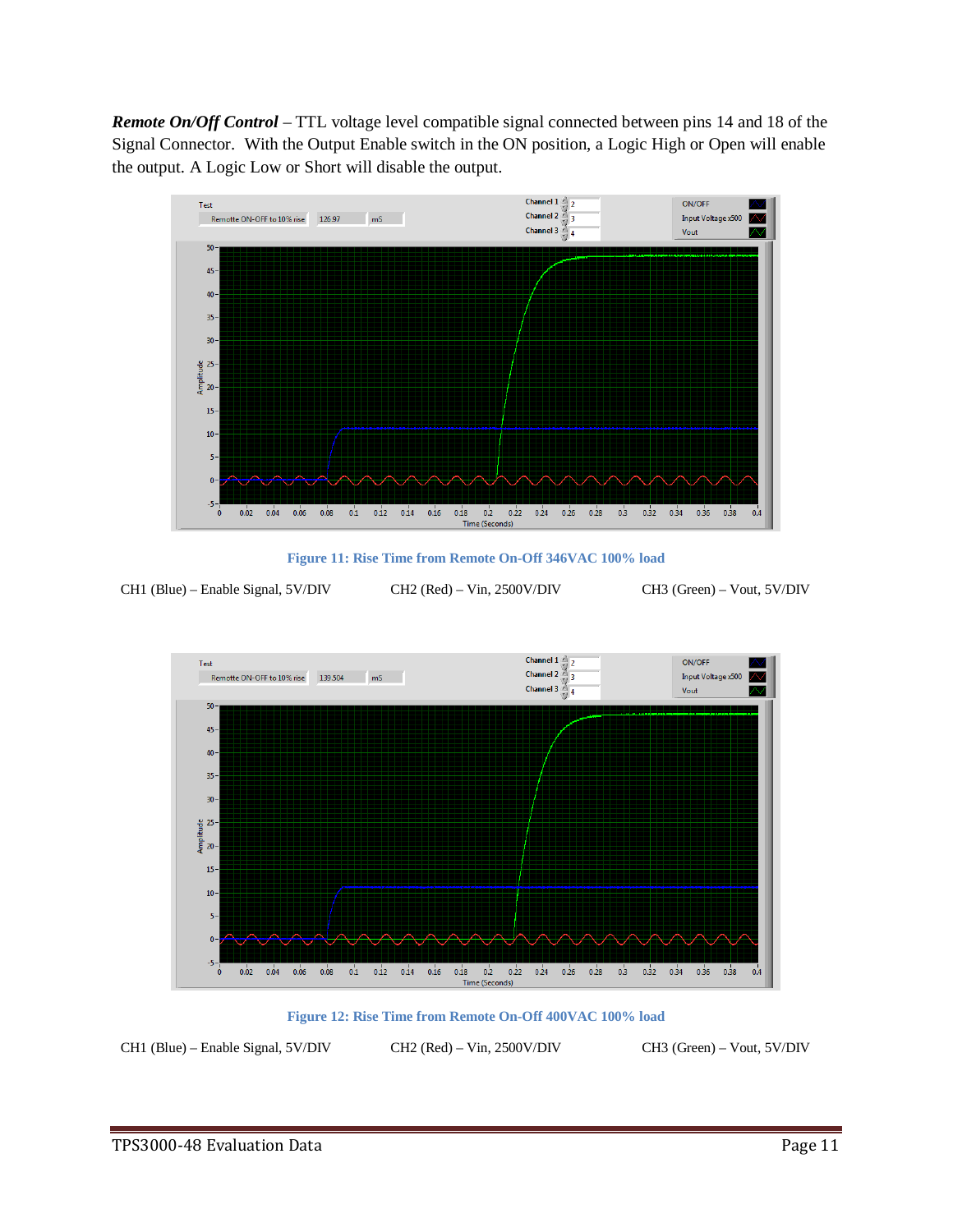

**Figure 13: Rise Time from Remote On-Off 480VAC 100% load**

CH1 (Blue) – Enable Signal, 5V/DIV CH2 (Red) – Vin, 2500V/DIV CH3 (Green) – Vout, 5V/DIV





CH1 (Blue) – Enable Signal, 5V/DIV CH2 (Red) – Vin, 2500V/DIV CH3 (Green) – Vout, 5V/DIV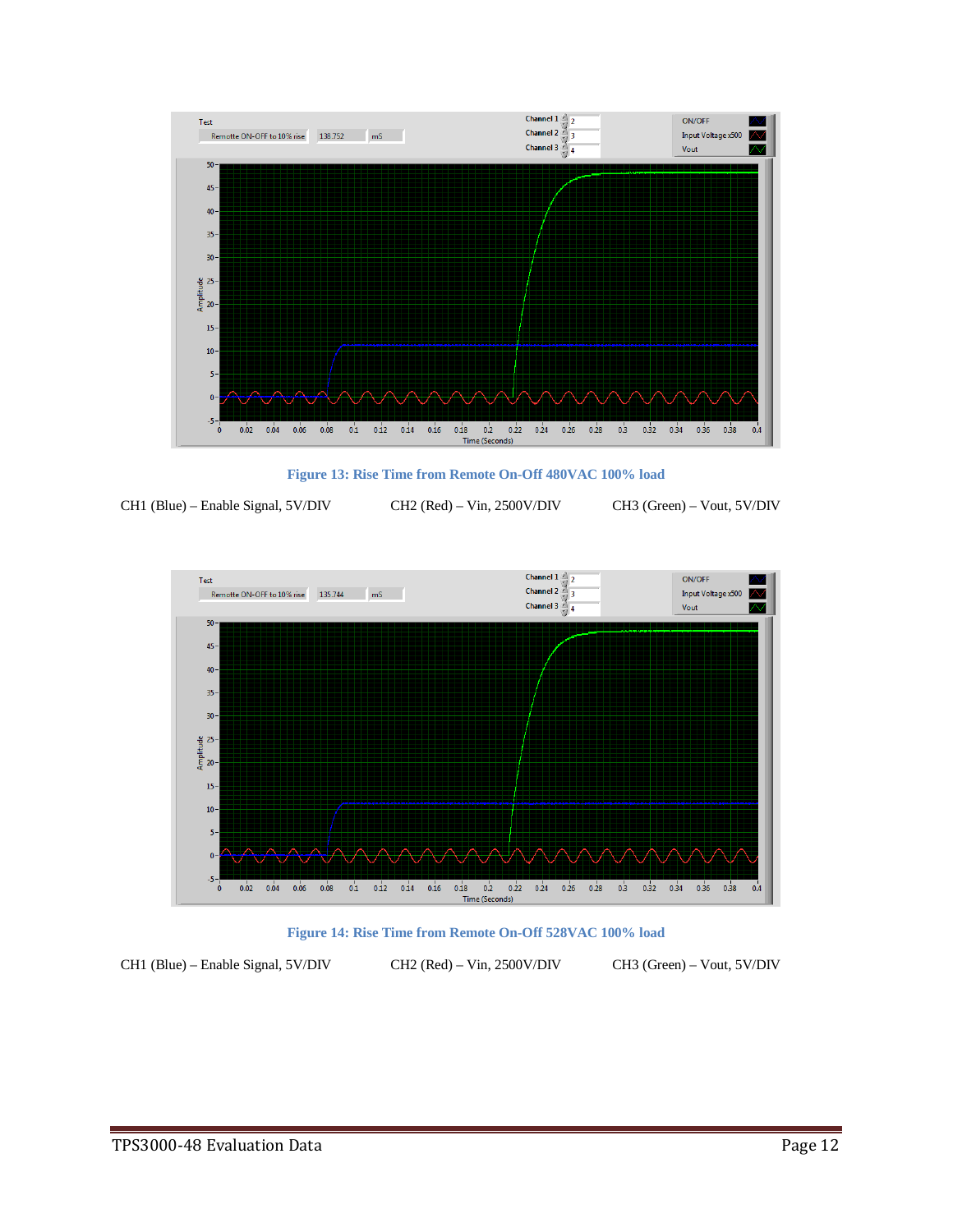#### *Rise Time & Overshoot*

Vout = 48Vdc, 100% Load = 63A, Ta = 25°C



**Figure 15: Rise Characteristics at Turn On 346VAC 0% load**

|  |  |  |  | CH1 (Blue) – Enable Signal, 5V/DIV |
|--|--|--|--|------------------------------------|
|--|--|--|--|------------------------------------|



**Figure 16: Rise Characteristics at Turn On 346VAC 100% load**

CH1 (Blue) – Enable Signal, 2.5V/DIV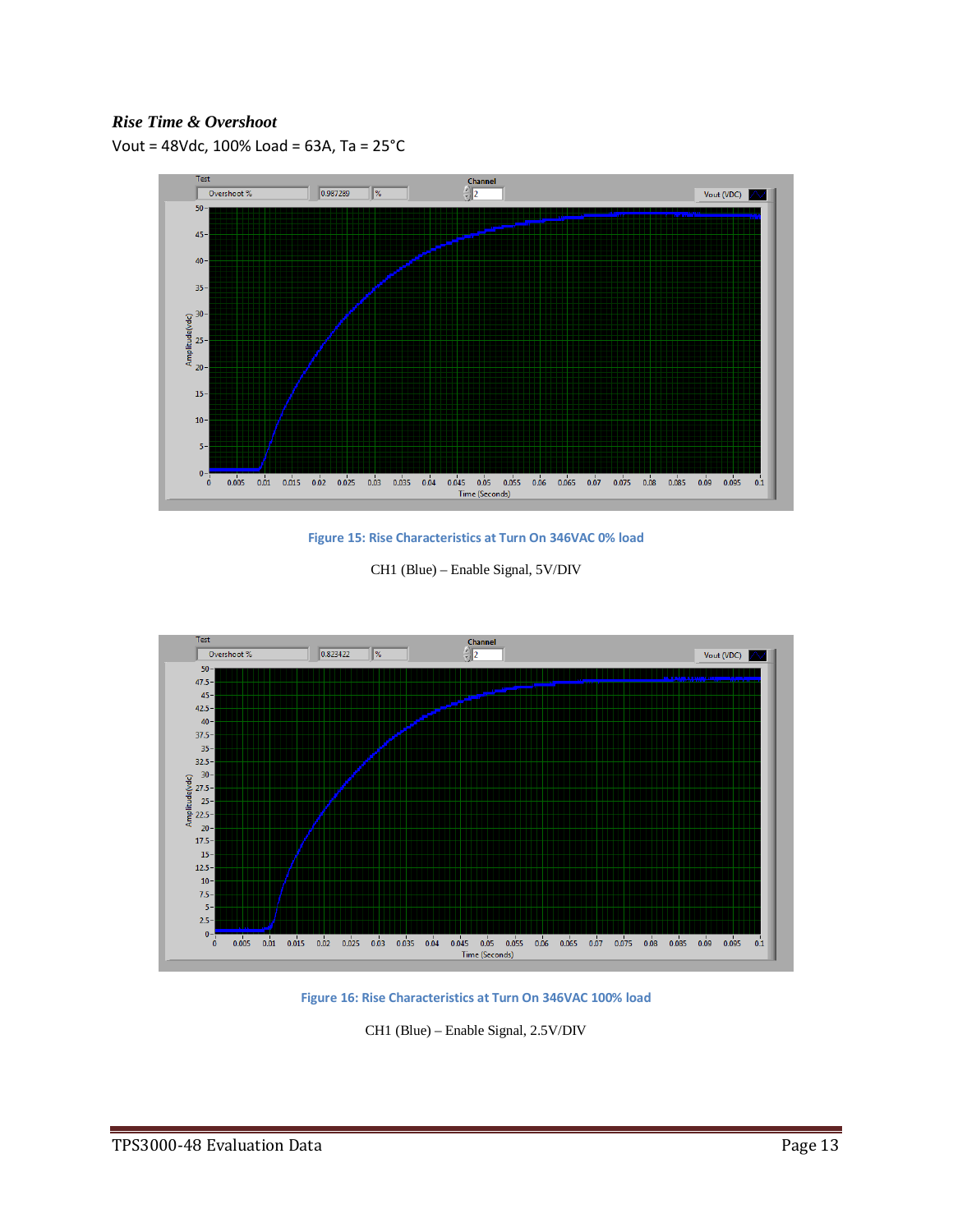

**Figure 17: Rise Characteristics at Turn On 400VAC 0% load**

CH1 (Blue) – Enable Signal, 5V/DIV



**Figure 18: Rise Characteristics at Turn On 400VAC 100% load**

CH1 (Blue) – Enable Signal, 2.5V/DIV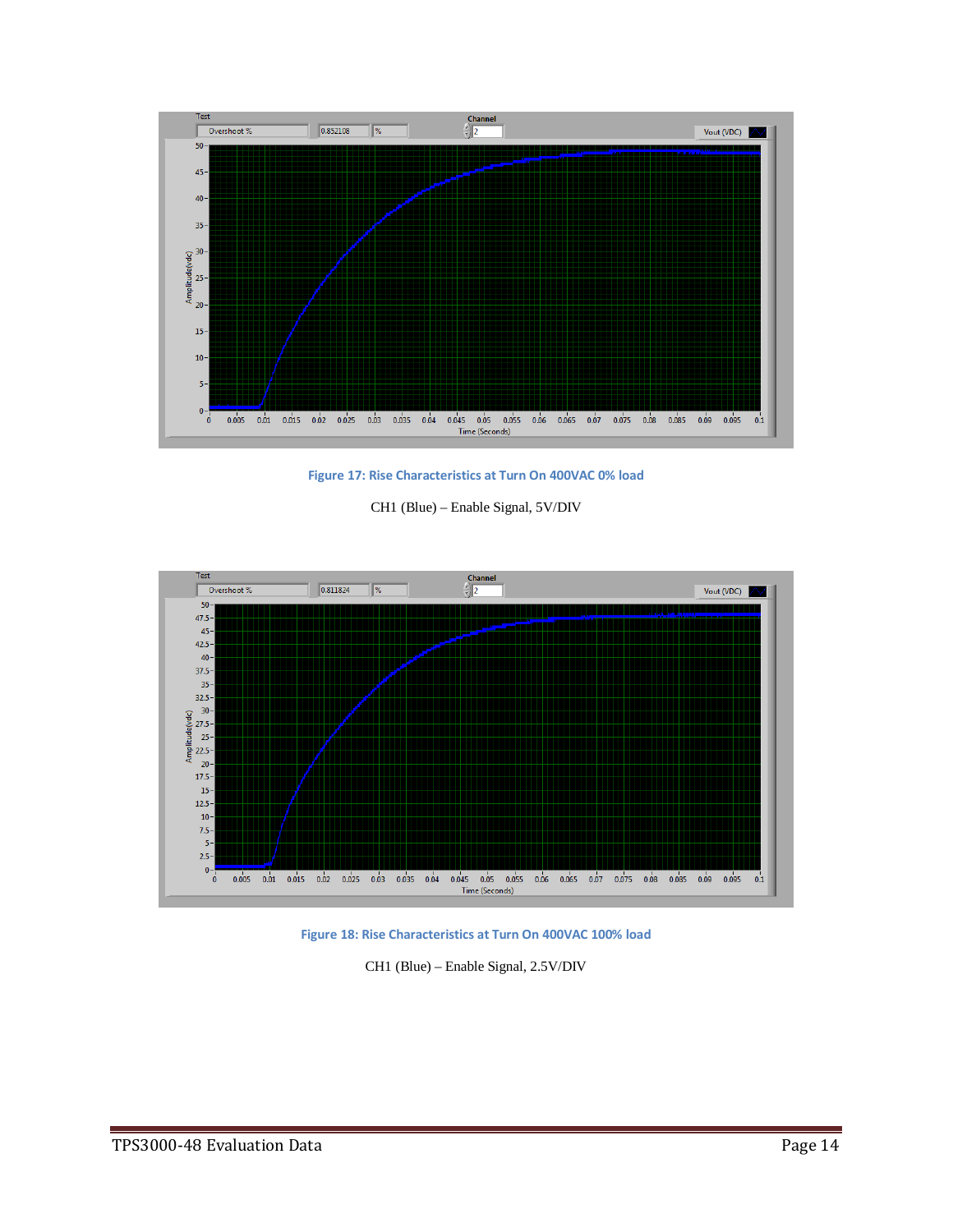#### **Hold-Up Time Characteristics**

Vout =48Vdc, Ta=25°C, 100% Load = 63A





CH1 (Blue) – Vout, 5V/DIV CH2 (Red) – Vin, 500V/DIV





CH1 (Blue) – Vout, 5V/DIV CH2 (Red) – Vin, 500V/DIV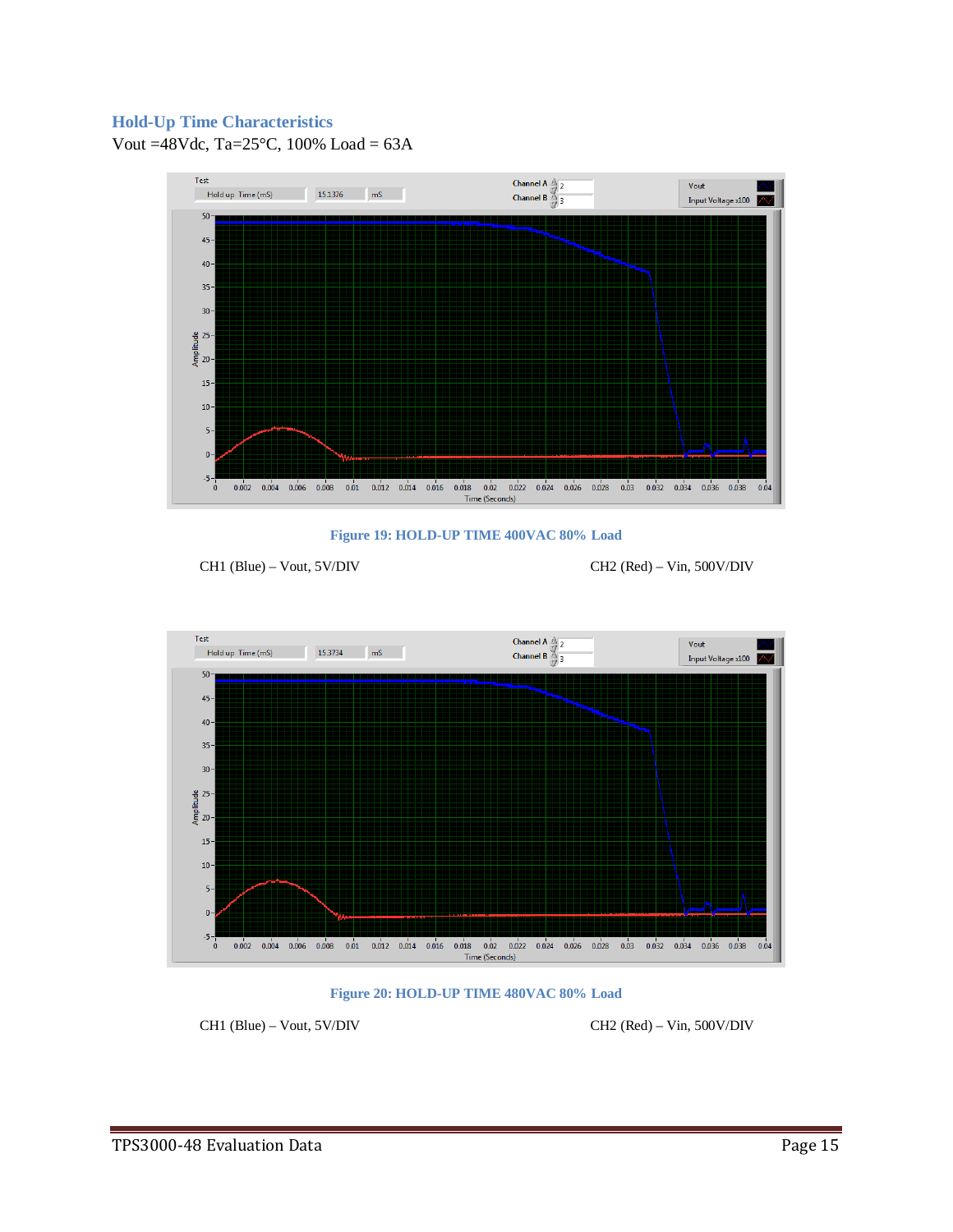## **Ripple Characteristics**

Ripple and Noise: 480mV pk-pk max, 100MHz bandwidth. Jeita RC-9131C Procedure. Vout =48Vdc, Ta=25°C,  $100\%$  Load = 63A



**Figure 21: Ripple at 100% Load @ 346VAC. Timebase = 2mS/Div**



CH1 (Blue) – Vout Ripple, 5mV/DIV

**Figure 22: Ripple at 100% Load @ 346VAC. Timebase = 10uS/Div**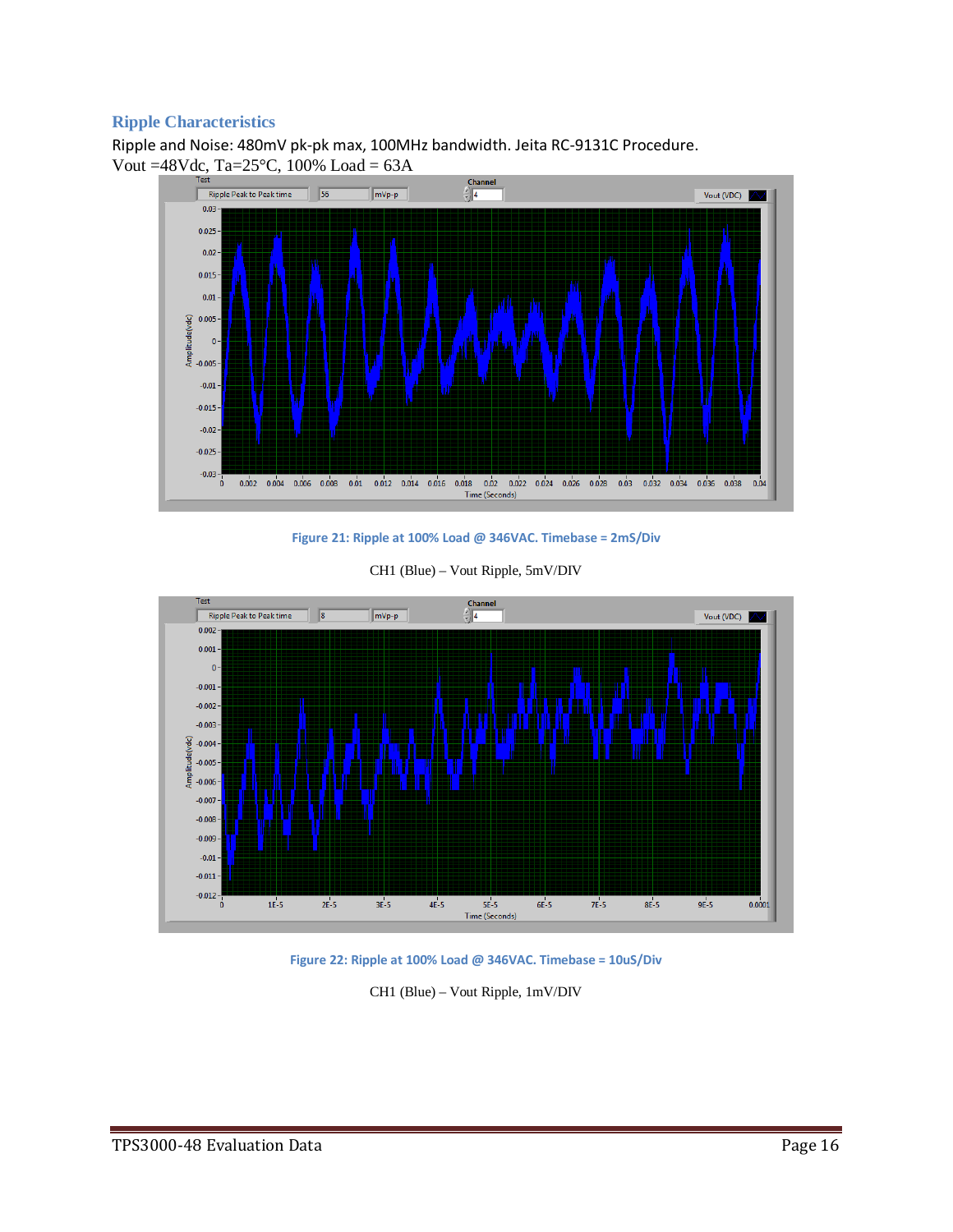

**Figure 23: Ripple at 100% Load @ 400VAC. Timebase = 2mS/Div**

CH1 (Blue) – Vout Ripple, 2.5mV/DIV



**Figure 24: Ripple at 100% Load @ 346VAC. Timebase = 10uS/Div**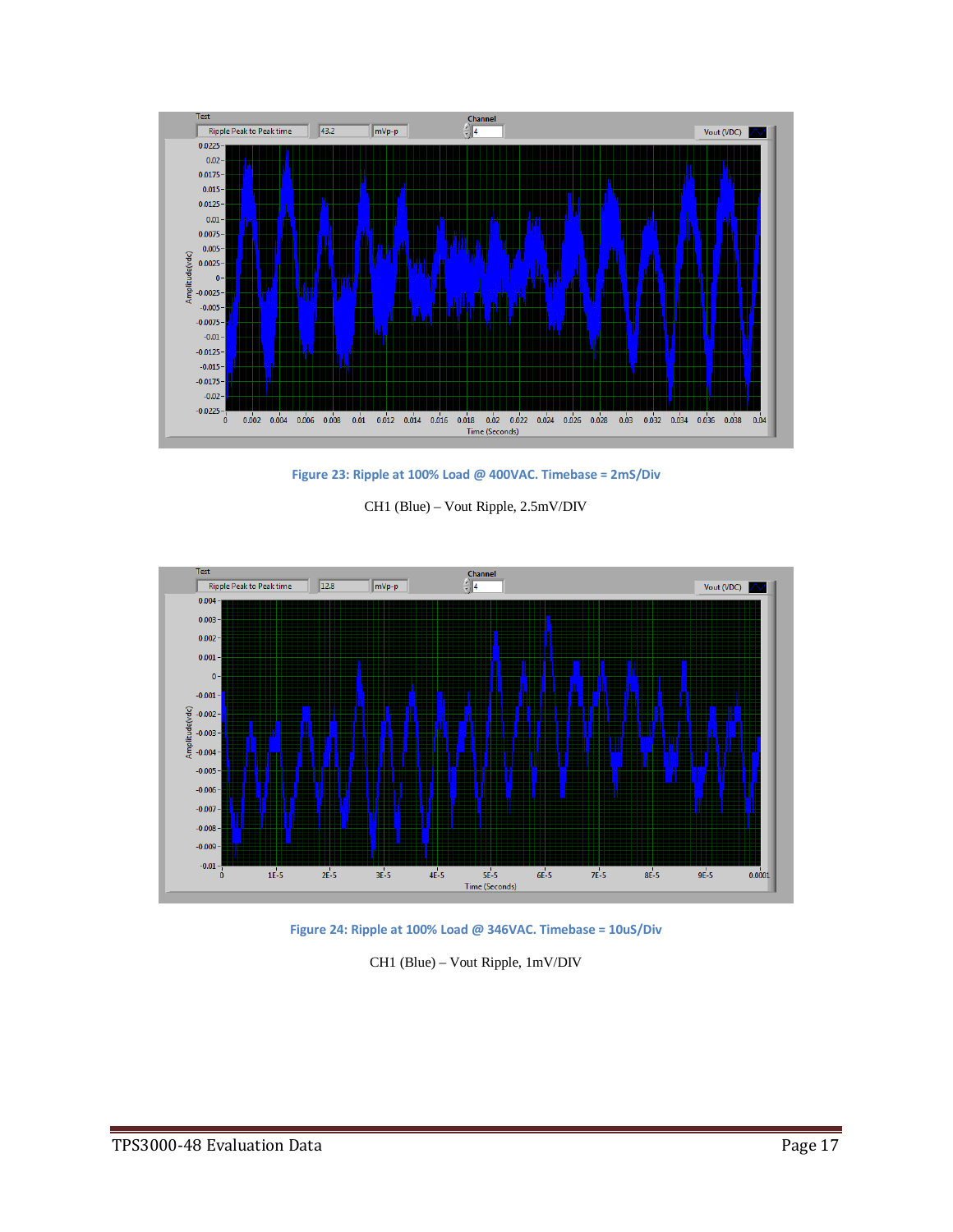

**Figure 25: Ripple at 100% Load @ 480VAC. Timebase = 2mS/Div**



CH1 (Blue) – Vout Ripple, 2.5mV/DIV

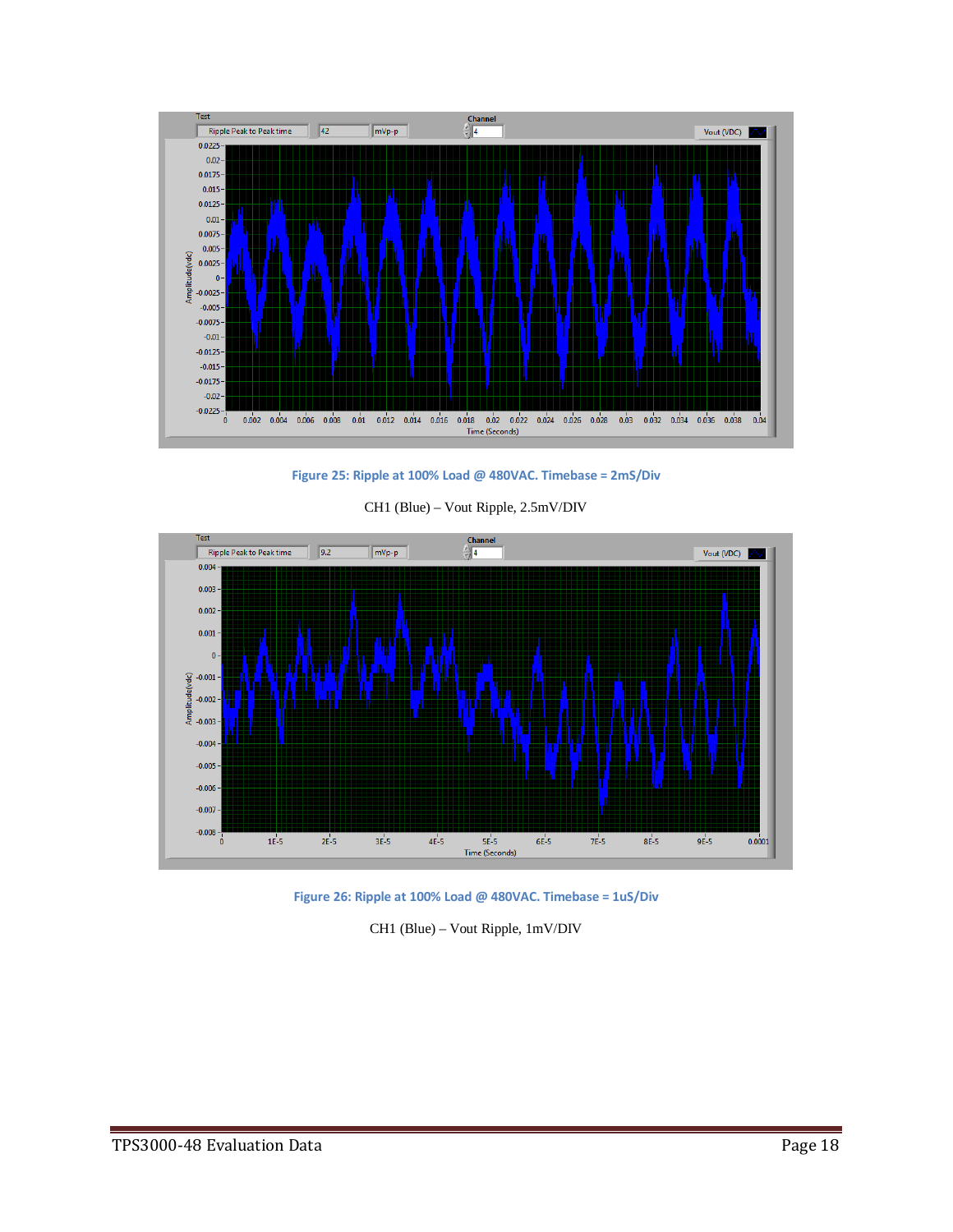

**Figure 27: Ripple at 100% Load @ 528VAC. Timebase = 2mS/Div**

CH1 (Blue) – Vout Ripple, 2.5mV/DIV



**Figure 28: Ripple at 100% Load @ 528VAC. Timebase = 1uS/Div**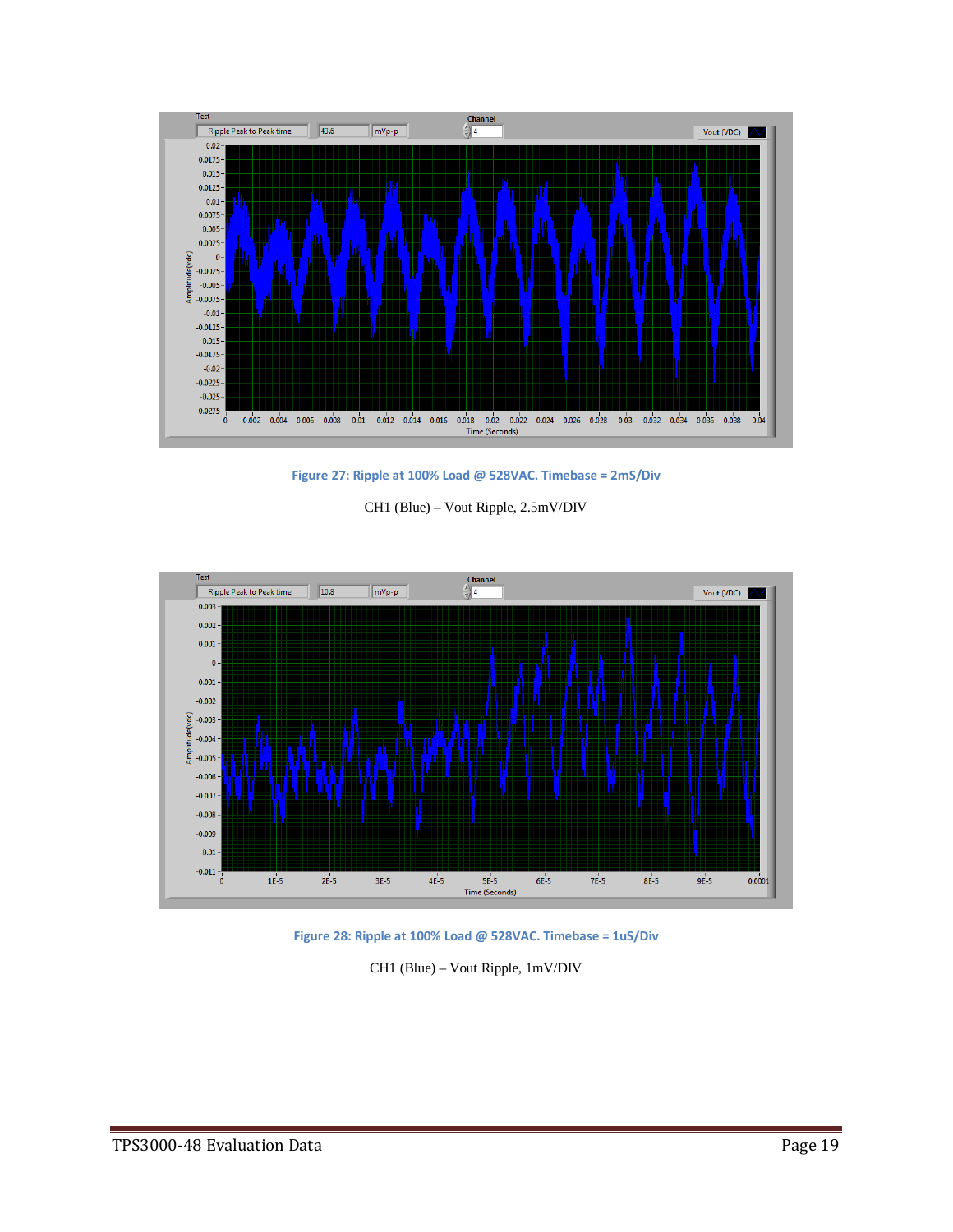#### **OCP Characteristics**

Vout =48Vdc, Ta=25°C

#### *Local Mode*

In local mode, the current setpoint is adjustable via either the Ilimit Adjust trim pot or by applying a 0-5V signal to terminals 10 and 18 of the signal connector. See User manual for details.



**Figure 29: OCP Dropout Curve. Ilim setpoint= 68.5A. Local Mode**

#### *Remote Mode*

In remote mode, the current limit setpoint is programmable via the I2C.



**Figure 30: Dropout Curve. Ilim setpoint = 44A. Remote Mode**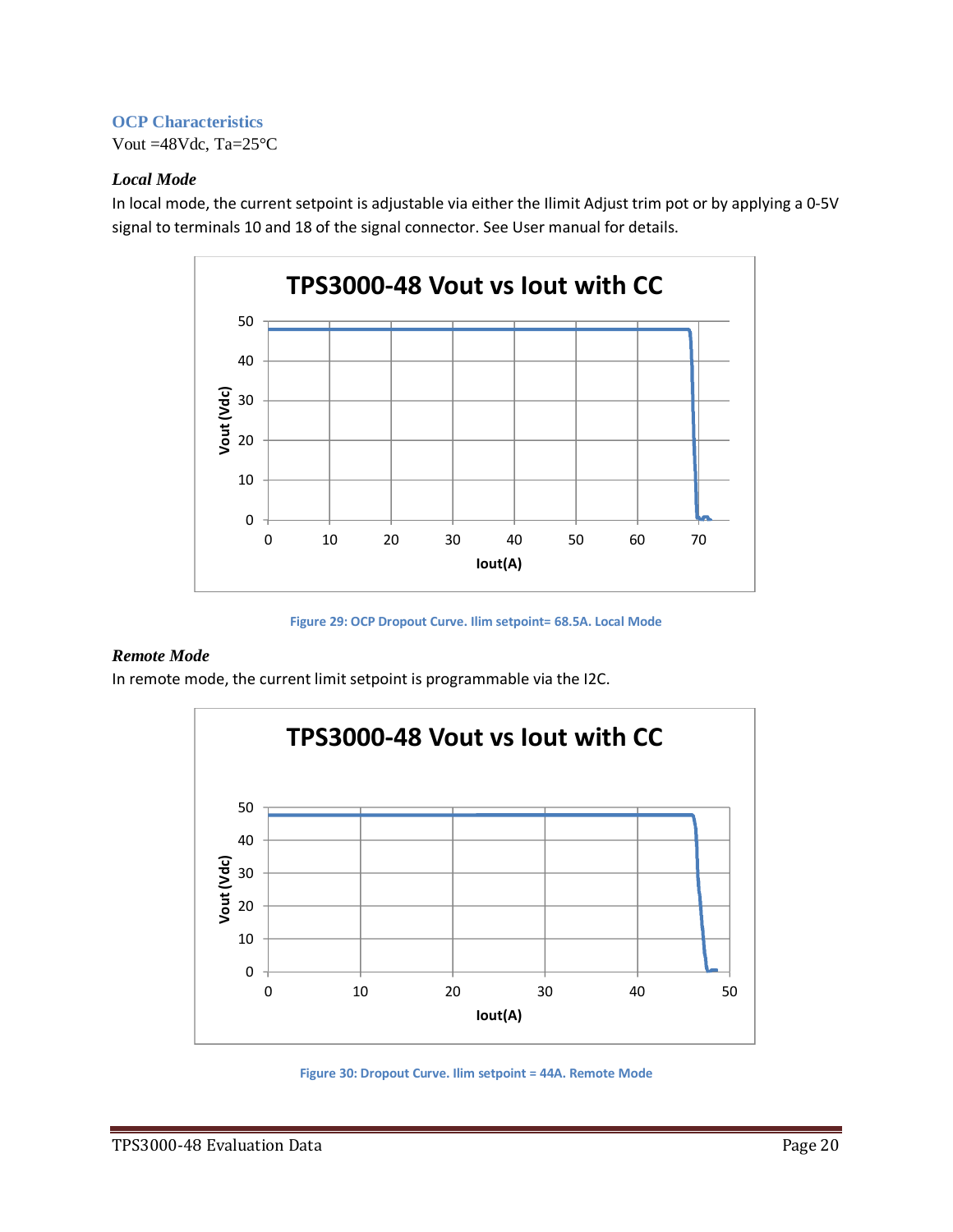

**Figure 31: Dropout Curve. Ilim setpoint = 50A. Remote Mode**



**Figure 32: Dropout Curve. Ilim setpoint = 56A. Remote Mode**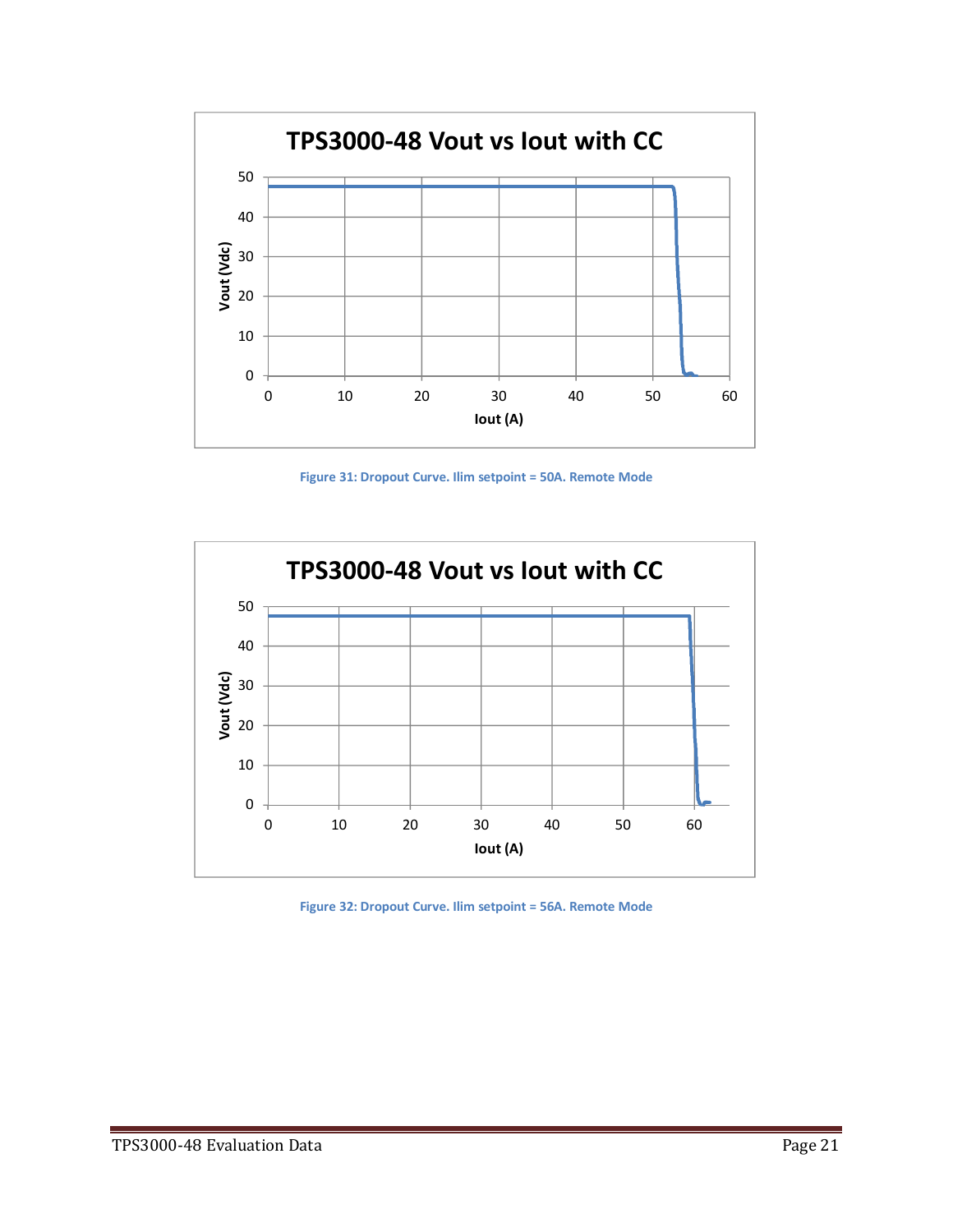

**Figure 33: Dropout Curve. Ilim setpoint = 62A. Remote Mode**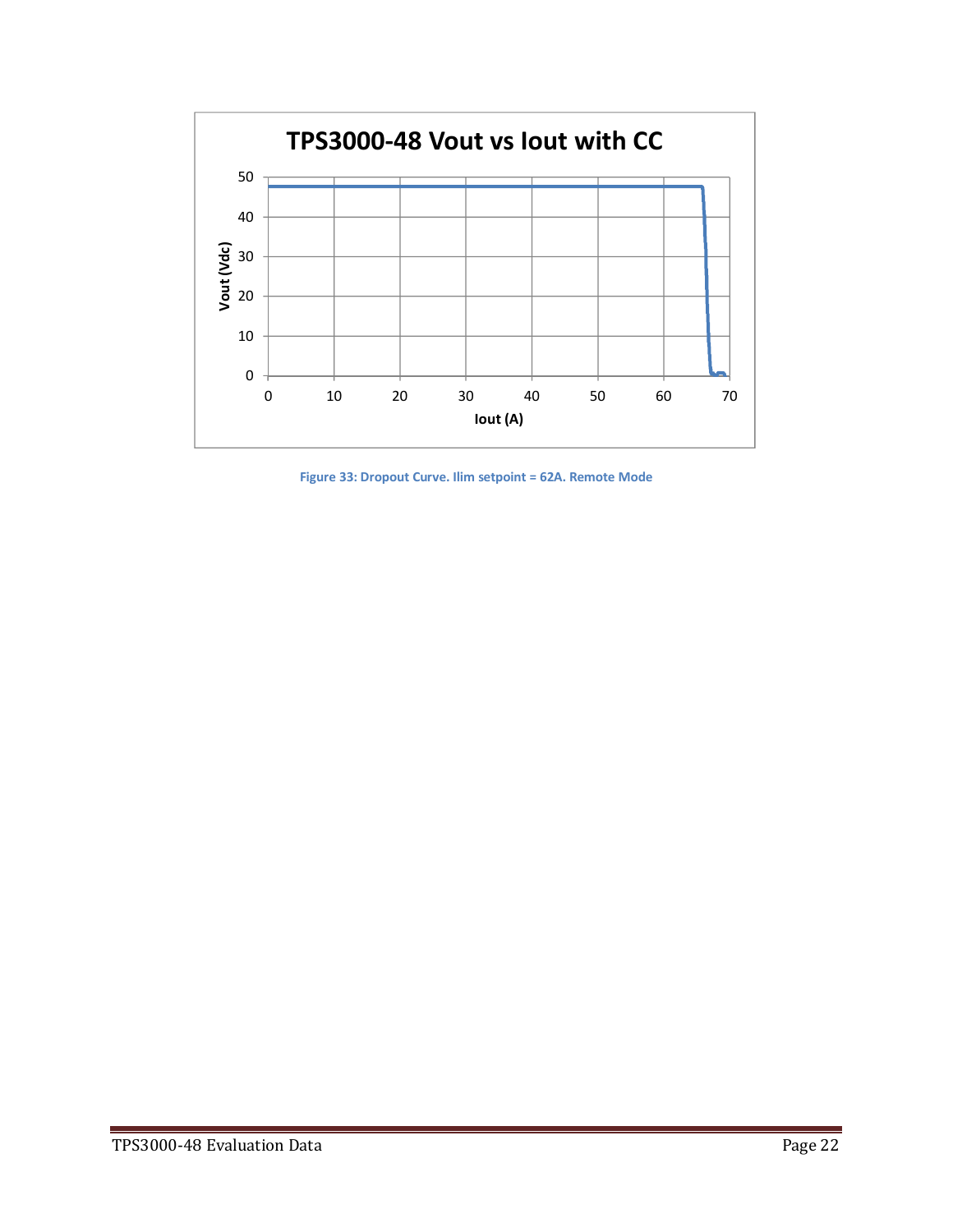#### **Conducted Emissions**

EN 55022:2010 + AC:2011 Class A

Vout =48Vdc, Ta= $25^{\circ}$ C, %100 Load = 63A











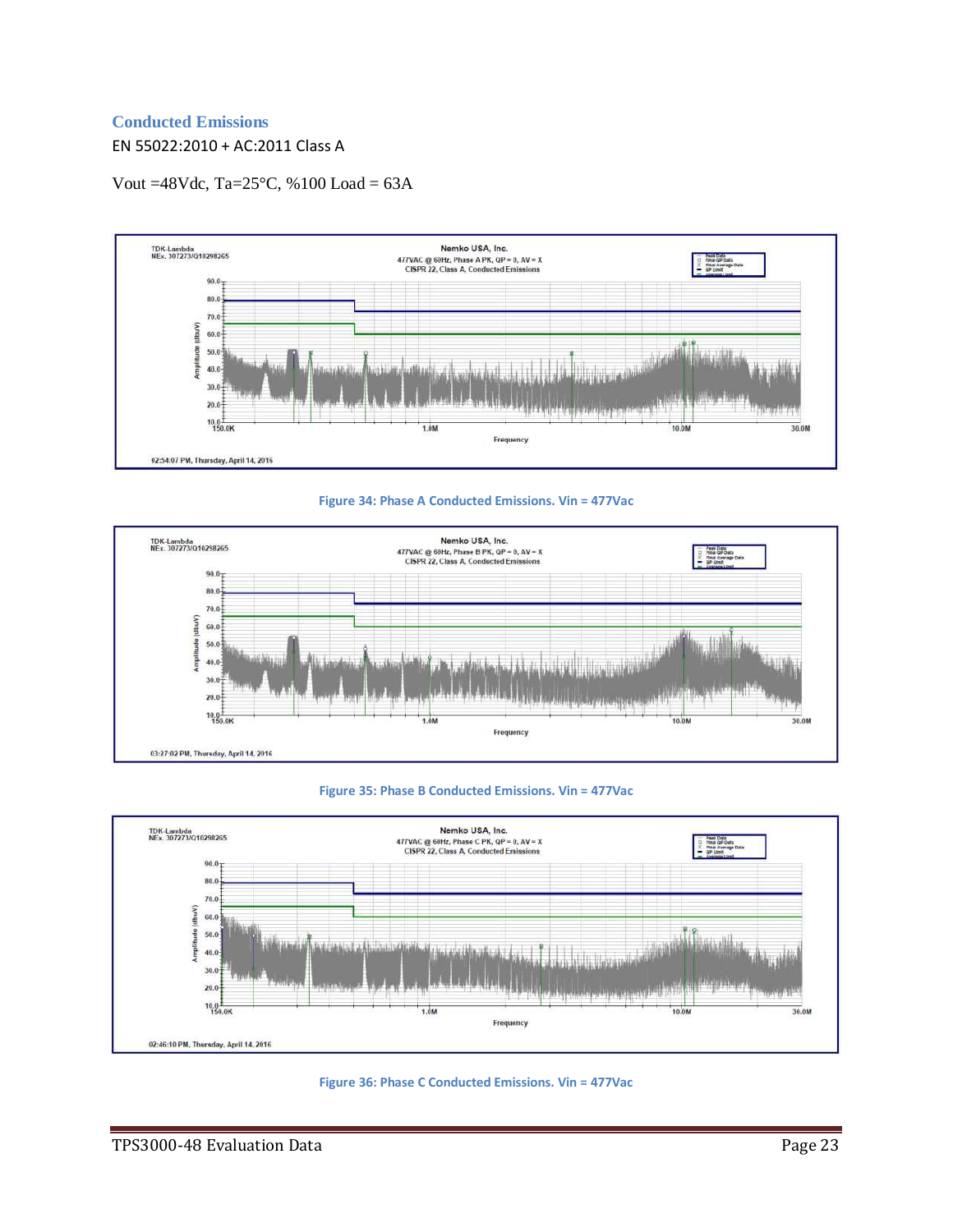#### **Radiated Emissions**

FCC Part 15 B/ EN55032 Class A/ EN55022 Class A

Vout =48Vdc, Ta=25°C, %100 Load = 63A







**Figure 38: EN55022/EN55032 Class A Radiated Emissions**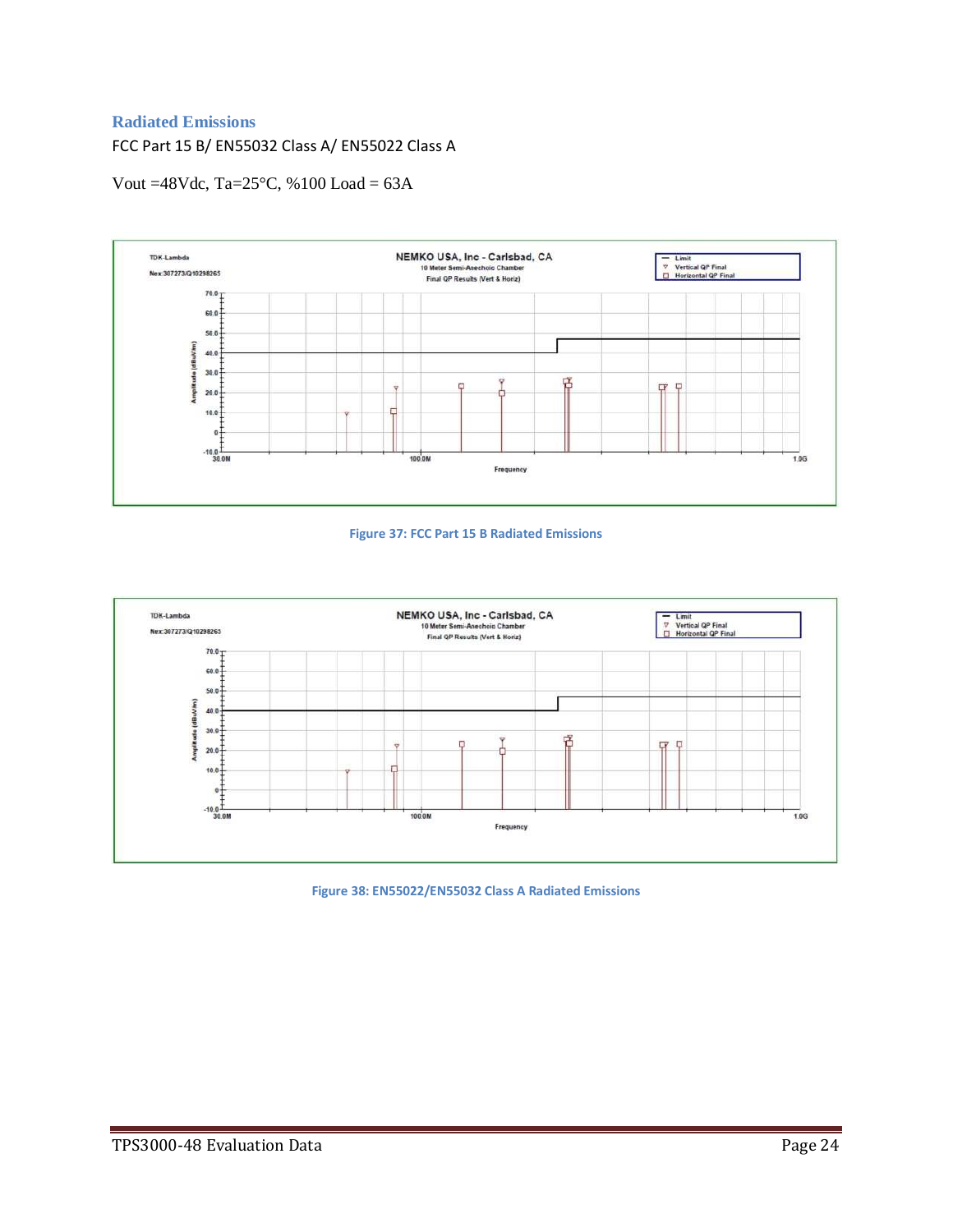## **Current Share**

Vin =  $480$ Vac, Vout =  $48$ Vdc, Ta =  $25^{\circ}$ C

## **Parallel Operation Setup**



**Figure 39: Typical Local Sense Parallel Operation Setup**

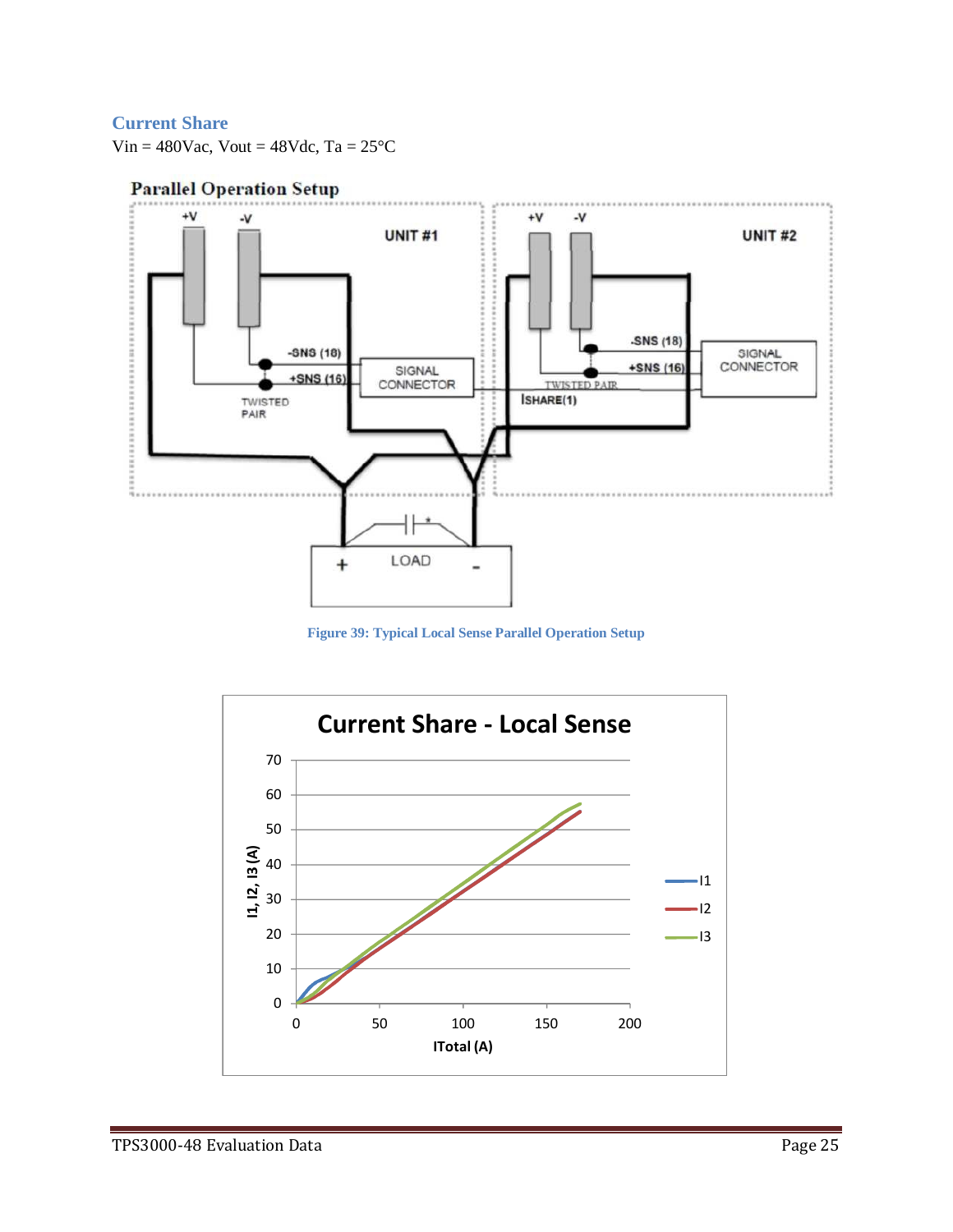| <b>Itotal</b> | I1    | I2    | <b>I3</b> | <b>Delta I</b><br>[% of I]<br>total] |
|---------------|-------|-------|-----------|--------------------------------------|
| 0             | 0.00  | 0.00  | 0.00      | N/A                                  |
| 10            | 5.53  | 1.68  | 2.71      | 38.54%                               |
| 20            | 7.87  | 4.96  | 7.12      | 14.57%                               |
| 30            | 10.25 | 8.87  | 10.66     | 5.96%                                |
| 40            | 12.79 | 12.58 | 14.31     | 4.32%                                |
| 50            | 16.00 | 15.92 | 17.80     | 3.76%                                |
| 60            | 19.28 | 19.17 | 21.13     | 3.26%                                |
| 70            | 22.54 | 22.43 | 24.47     | 2.92%                                |
| 80            | 25.84 | 25.74 | 27.85     | 2.64%                                |
| 90            | 29.14 | 29.04 | 31.27     | 2.48%                                |
| 100           | 32.39 | 32.30 | 34.65     | 2.35%                                |
| 110           | 35.67 | 35.59 | 38.06     | 2.25%                                |
| 120           | 38.92 | 38.84 | 41.44     | 2.17%                                |
| 130           | 42.23 | 42.15 | 44.85     | 2.08%                                |
| 140           | 45.48 | 45.40 | 48.21     | 2.01%                                |
| 150           | 48.74 | 48.66 | 51.57     | 1.94%                                |
| 160           | 52.04 | 51.97 | 54.98     | 1.88%                                |
| 170           | 55.28 | 55.23 | 57.52     | 1.35%                                |

| Table 1: Current Share - Local Sense (Sense signals connected to bus bars) |  |  |
|----------------------------------------------------------------------------|--|--|
|                                                                            |  |  |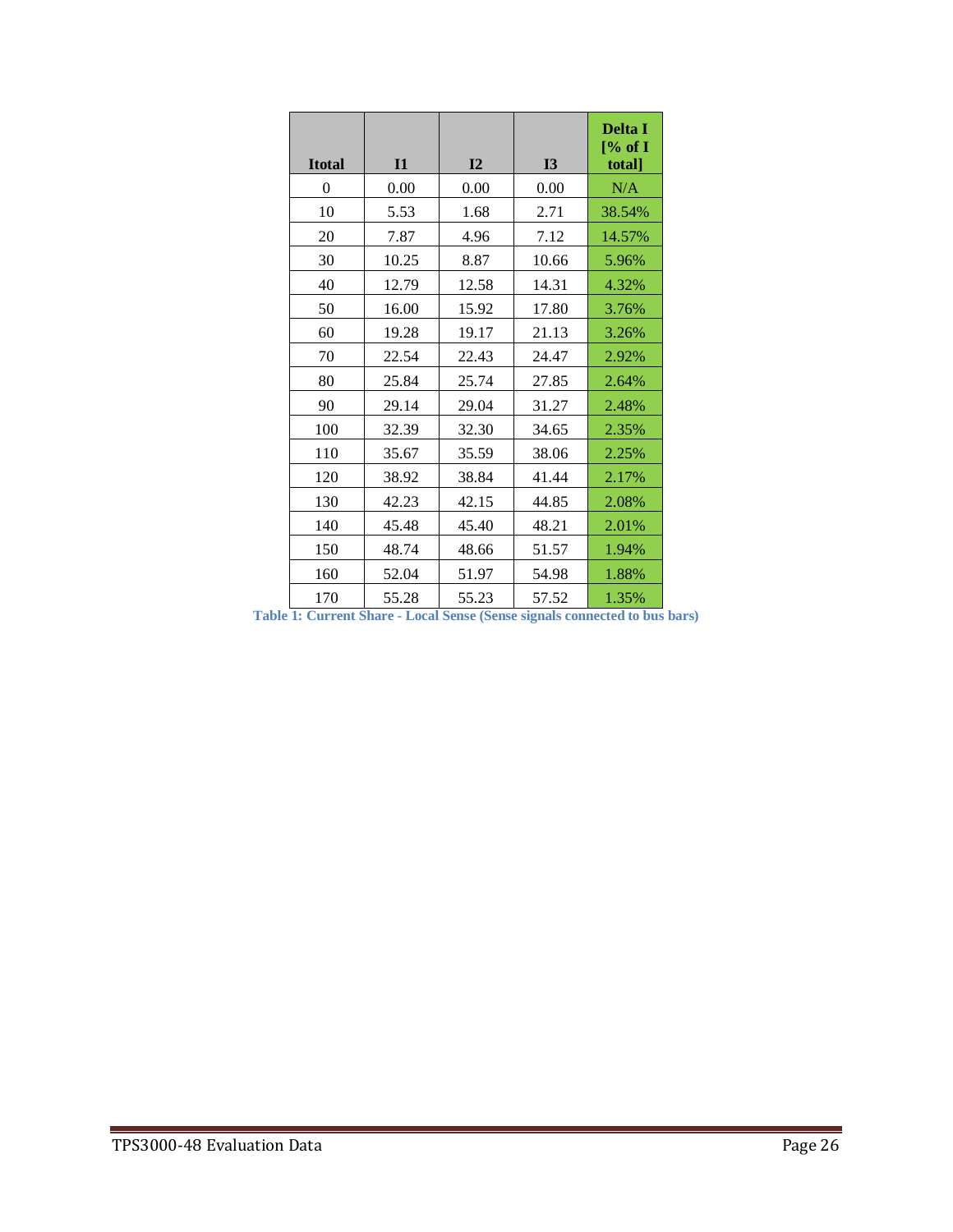

**Figure 40: Typical Remote Sense Parallel Operation Setup**